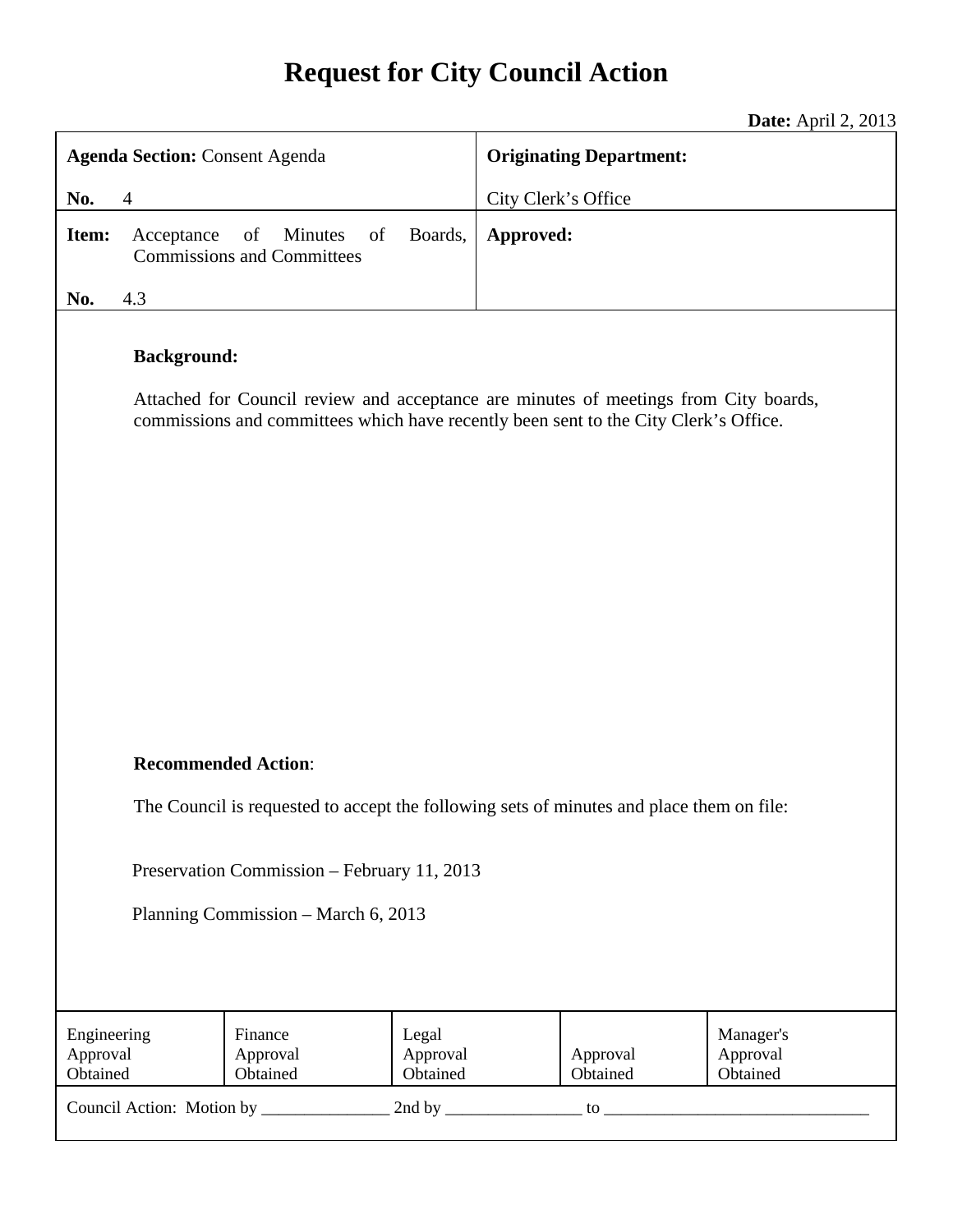## **MINUTES**

# **City of Carbondale Preservation Commission Monday, February 11, 2013 City Hall/Civic Center – 7:00 p.m***.*

1. **Roll Call:** Chair Parkinson called the meeting to order at 7:00 p.m.

**Members Present:** Benedict, Comparato, Doherty, Ittner, Parkinson, Sigler, VanAwken

**Members Absent:** Booker, Clark

**Staff Present:** Price

**Guests:** Brent Ritzel

2. **Approval of Minutes:** With minor corrections to both, Ms. Ittner moved, seconded by Mr. Sigler, to approve the minutes of October 15, 2012, and Mr. Sigler moved, seconded by Mr. Comparato, to approve the minutes of November 19, 2012.

### 3. **Communications and Reports:**

A. Educational and Technical Committee

Ms. Ittner reviewed her report for November 2012 to February 11, 2013, which will become a part of the permanent record. She provided the website address for the completed oral history records available now online through SIU's Morris Library.

#### 4. **Old Business:**

A. Member Resumes to be Completed

Mr. Price stated that the Commission Member Resume Form was included in the packets this month. He explained that it is a requirement of the state, for the Certified Local Government Program, that every member have a resume on file. He asked that everyone submit these completed forms as soon as possible.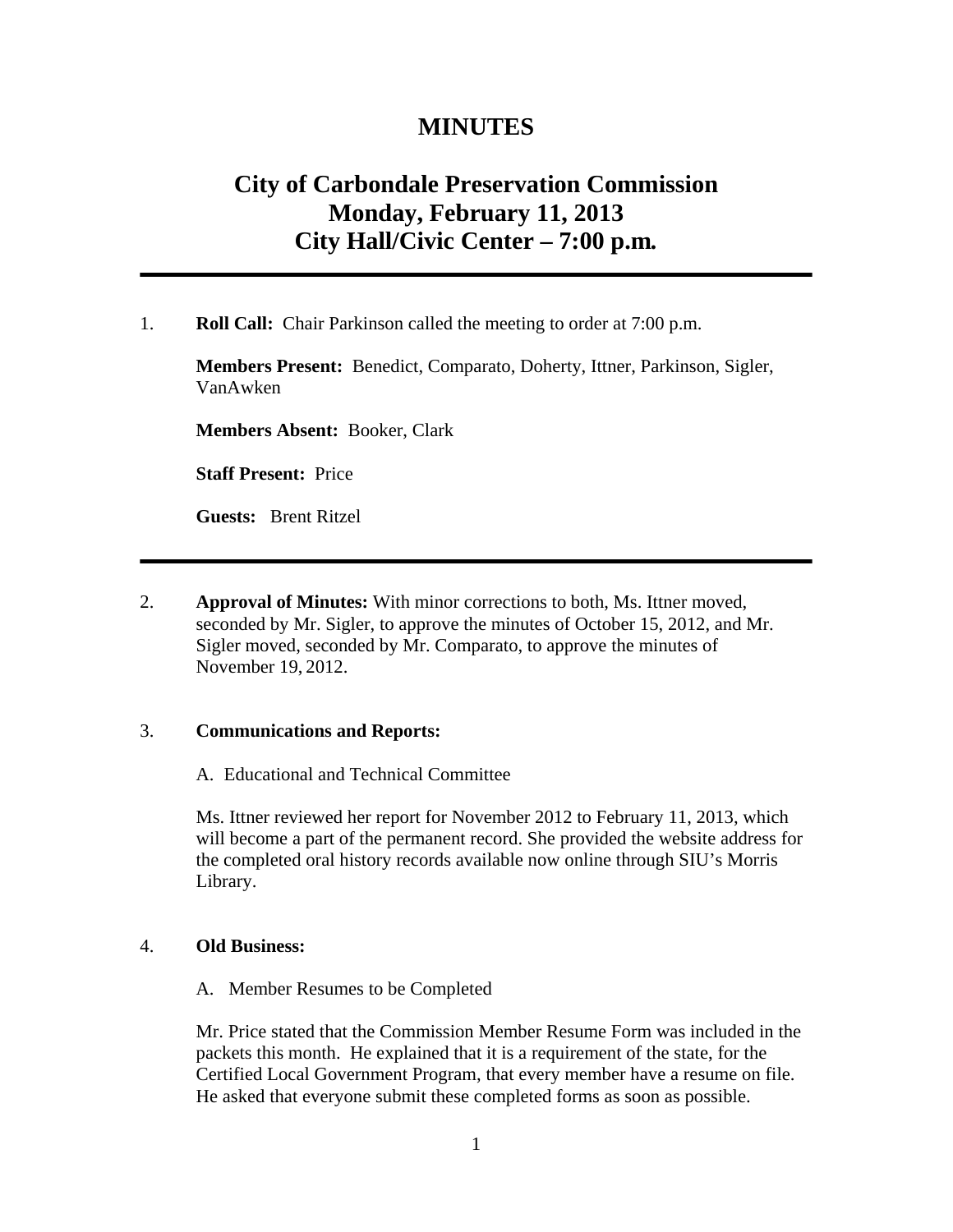### 5. **New Business:**

**A.** Preservation Commission Objectives for the Future

Mr. Parkinson stated that the Commission needs to develop a realistic Work Plan by April. He asked the members to have ideas to explore at the next meeting as to what they would like to see accomplished in one, two, and three years to submit to the Work Plan Committee, which is made of Mr. Clark and Ms. Doherty with Ms. Ittner as a consultant.

**B.** Review of a Special Use Request for 310 and 312 West Monroe Street (Previous letter of support attached)

Mr. Parkinson stated that the first letter regarding this potential project was written on July 21, 2011, and the preliminary plans were reviewed by the Commission. He said that the parcel of land sets inside the Designated Potential Historic Zone, and is again up for review with some modifications. He reminded everyone that the Commission is an advisory body only, and asked Mr. Price to go over the proposed plan.

Mr. Price stated that the Commission recommended approval upon their first review and if the final plan is also supported, they have been asked to submit a letter signed by Mr. Parkinson to the Planning Commission and the City Council.

There was lengthy discussion regarding the proposed project to determine whether the Commission wished to support it or not, in terms of the way the structure will fit into the existing neighborhood.

Mr. Parkinson expressed a desire to see actual building material plans, such as what the siding would be made of, and the utilization of oak trees when fulfilling their landscaping requirements. He said that the letter may need to state that the Commission will need to withhold judgement on the project until materials and renderings by an architect have been seen, showing how the development fits into the neighborhood.

Mr. Comparato moved, seconded by Mr. Sigler, that the letter ask Home Rentals to attend a meeting of the Commission where they present more detail as to the project materials and renderings.

Roll Call Vote:

Yes - 7 (Comparato, Doherty, Ittner, Parkinson, Sigler, VanAwken, Benedict)  $No - 0$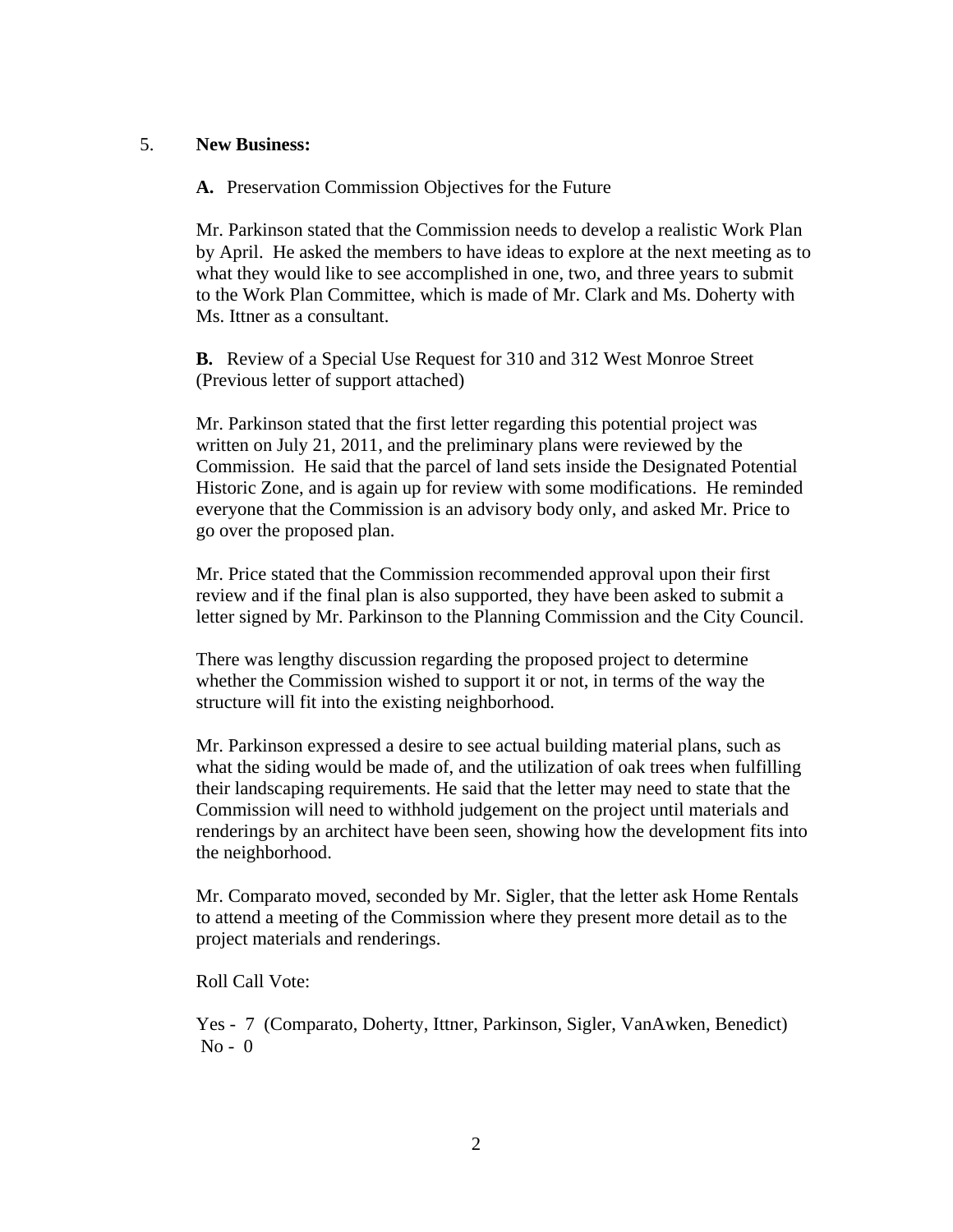### 6. **Comments by the Public, Commission Members and Staff:**

Mr. VanAwken read a prepared statement.

Mr. Parkinson asked for focus to be put upon the future, and what the Commission can do to move forward. He asked Mr. VanAwken to propose what wording should be on the plaque, but to remember that it will be costly.

Mr. Brent Ritzel, a guest at the meeting, distributed flyers for the "Fuller Future Festival" to be held April 4-6, 2013, and spoke about the event.

### 7. **Adjournment:**

Mr. Parkinson adjourned the meeting at 8:25 p.m.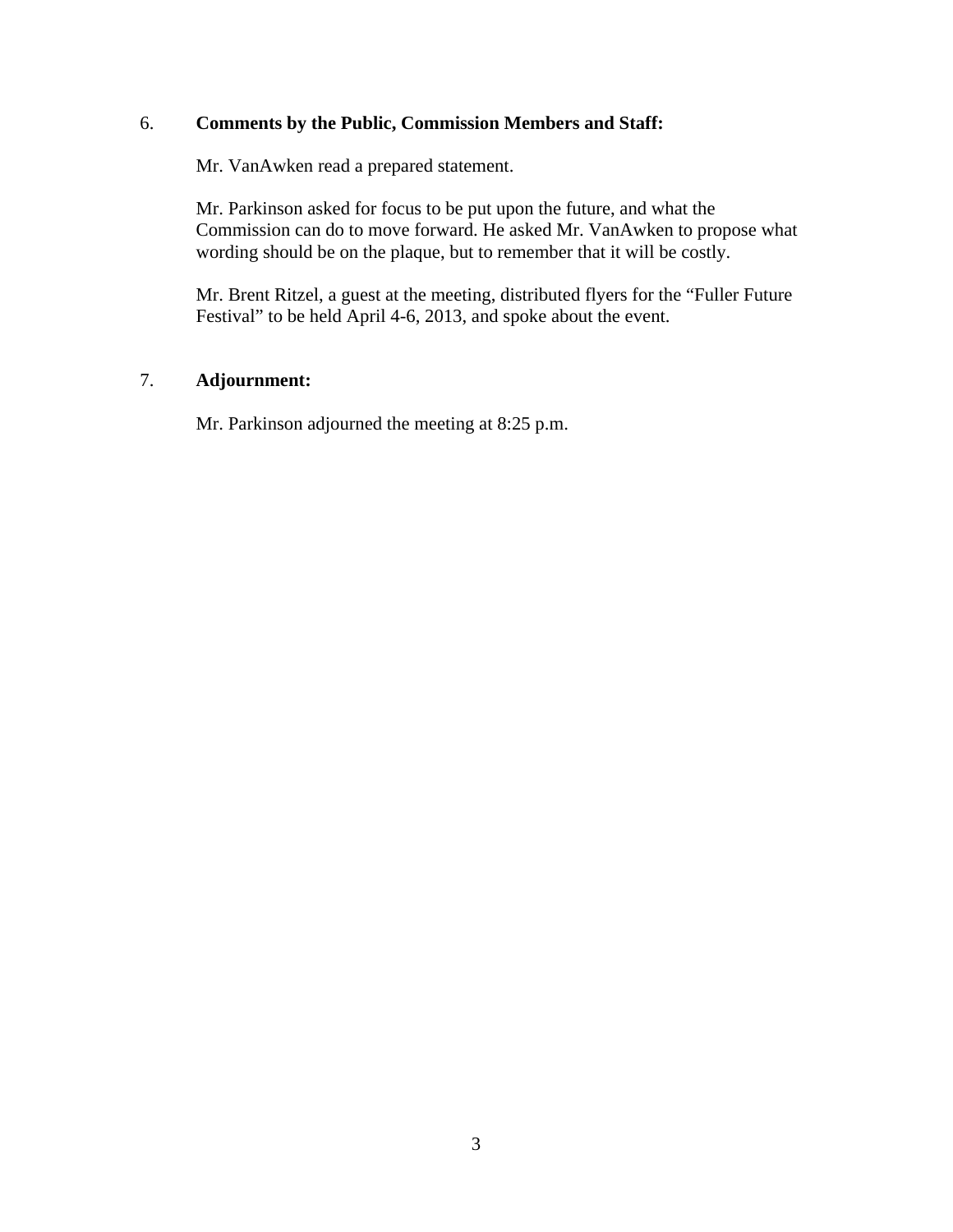

# **MINUTES**

# **Carbondale Planning Commission Wednesday, March 6, 2013 Room 108 City Hall/Civic Center 7** 00

Ms. Harvey called the meeting to order at 7:00 p.m.

| <b>Members Present:</b> | Grant, Harvey, Hunsaker, Kang, Lilly, Love, McClurg<br>McDaniel (ex-officio) |
|-------------------------|------------------------------------------------------------------------------|
| <b>Members Absent:</b>  | Barke, Brazley                                                               |
| <b>Staff Present:</b>   | Wallace, Henry, Price                                                        |

### **Approval of Minutes:**

Mr. Kang moved, seconded by Ms. Lilly, to approve the minutes of February 20, 2013. The motion to approve the minutes passed on a unanimous voice vote.

### **Report of Officers, Committees, Communications:**

Ms. Harvey stated there were no reports.

### **Public Hearings:**

**A. A. PC 13-10**, Timberline Landscape Design and Construction is requesting to rezone properties located in the 400 – 600 block of North Washington Street from R-1-8, Low Density Residential, to LI, Light Industrial.

Ms. Harvey declared Public Hearing PC 13-10 open and asked Mr. Wallace to read the legal notice.

Mr. Wallace read the legal notice.

Ms. Harvey asked Mr. Price to present the staff report.

Mr. Price, Planner for the City of Carbondale, was sworn in and read parts A and B of the staff report.

Ms. Harvey asked if there were any questions of the staff.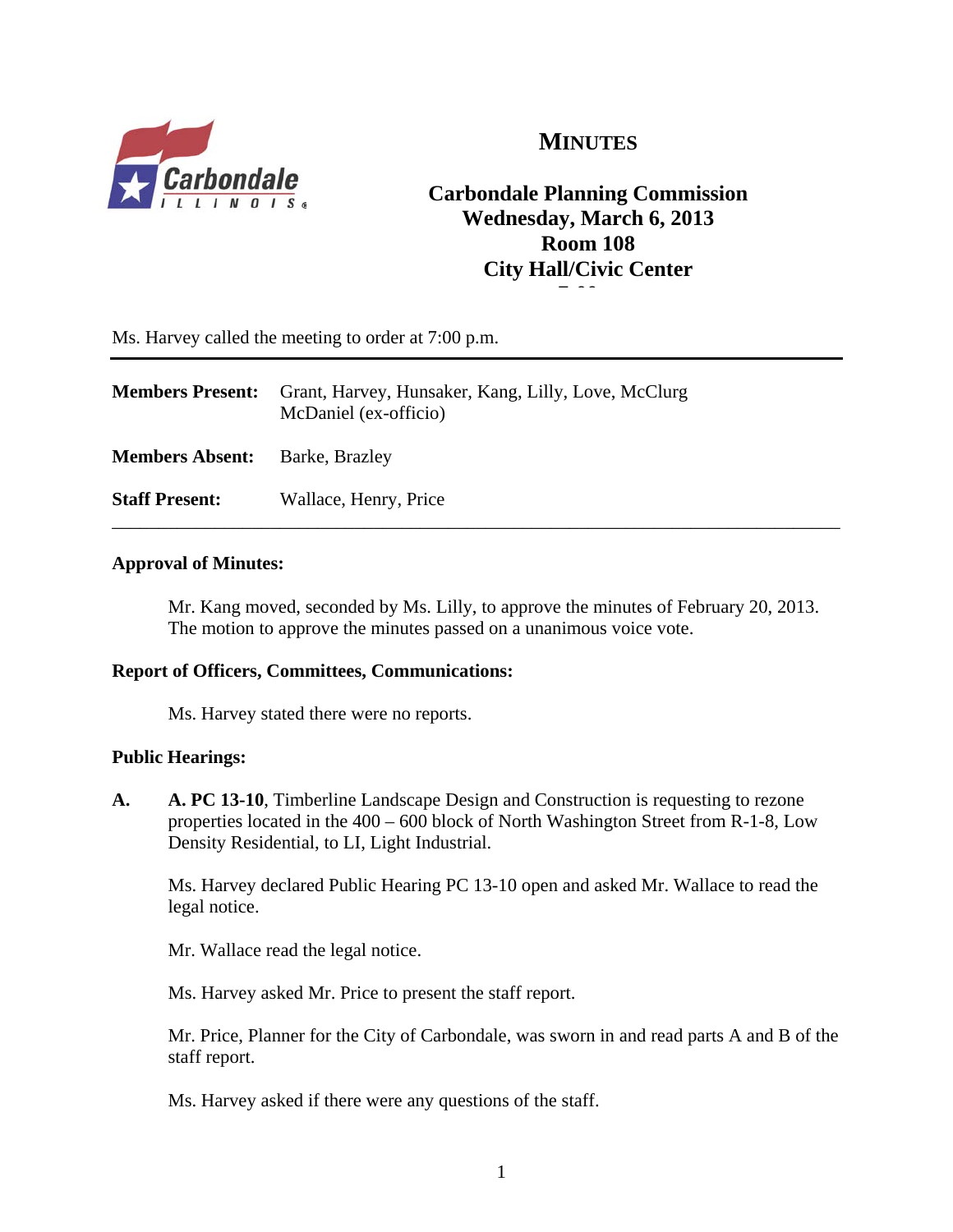There were none.

Ms. Harvey asked if the applicant was present and wished to speak.

Mr. Geoffrey King of 1804 West Freeman Street came forward, was sworn in, and stated that he appreciated the efforts of staff and Commissioners. He said that he is open to any questions.

Ms. Harvey asked if there were questions for Mr. King from Commissioners.

Mr. Grant asked Mr. King if he represented Habitat for Humanity in any way.

Mr. King responded no.

Mr. Grant asked if there was a contract on the property.

Mr. King responded yes, and that it is contingent on the rezoning.

Mr. Kang asked Mr. King what his interest in the land is.

Mr. King responded the interest is for development purposes so that Timberline, who owns adjacent land, can expand in a commercial capacity. He said that the elevation change in the parcels could accommodate a loading dock and warehouse for the company.

Ms. Harvey asked if anyone would like to speak in favor of the application.

There was no one.

Ms. Harvey asked if anyone would like to speak in opposition of the application.

Mr. Wallace read a letter in opposition. No one spoke in opposition.

Ms. Harvey asked Mr. Price to continue with the report.

 Mr. Price read parts C and D of the staff report with a recommendation to approve PC 13-10.

Ms. Harvey asked if there were any questions of staff from Commissioners.

Mr. Kang asked why staff is recommending approval when that goes against the Comprehensive Plan.

Mr. Price responded that it is impossible for staff to say what will happen to the neighborhood when we do not know exactly what the subject property will be used for after it is rezoned, but something like a business office would have very little impact.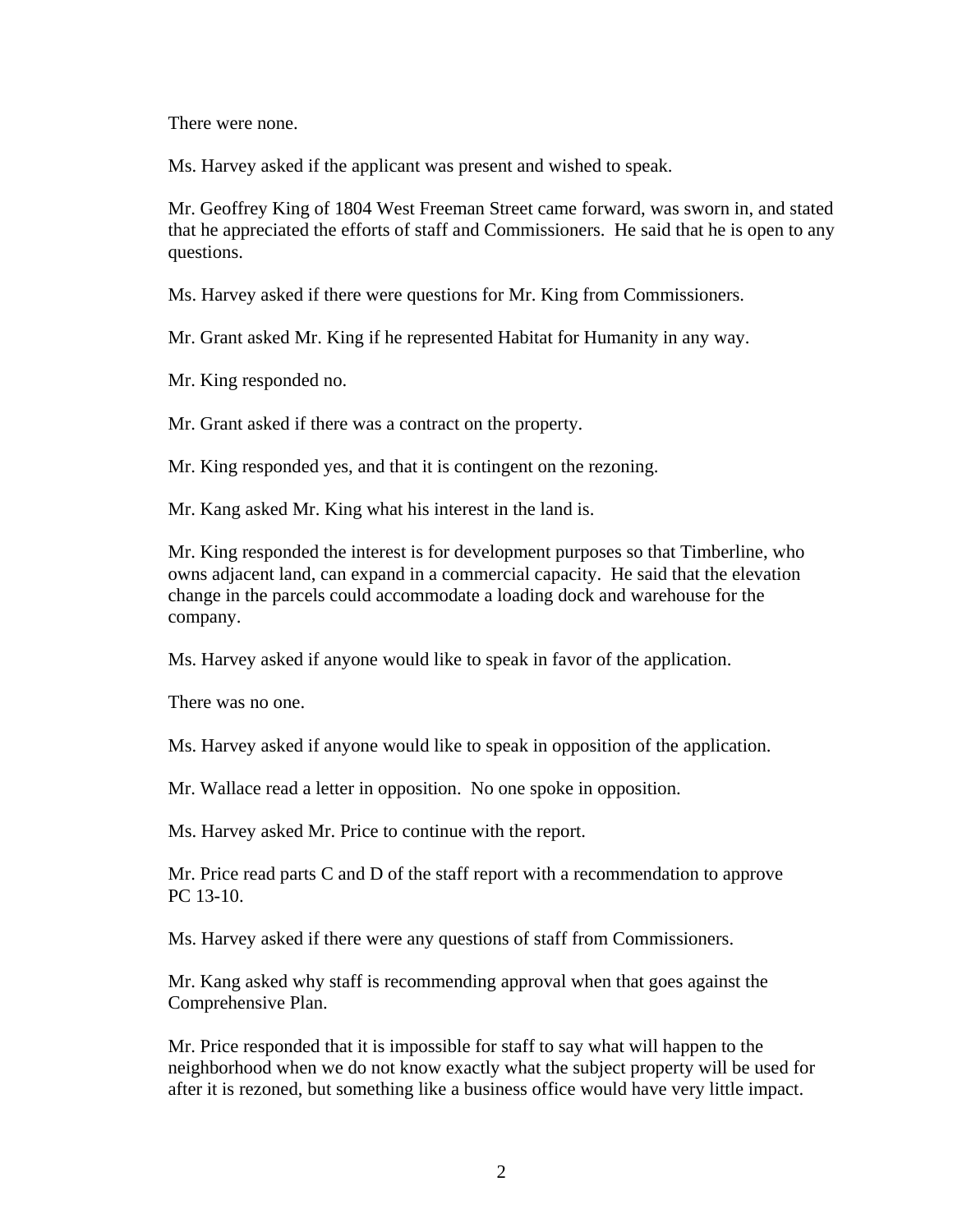Mr. Kang stated that the applicant could put some chemicals in that would pollute the adjoining residential area to the south after the property is rezoned.

Mr. Wallace stated that the property has sat vacant for the past 35 years, and that its location makes it undesirable for heavy industrial use. He stated that Mr. King has taken very good care of his property and very conscious of the neighborhood. He added that there may be remnants on the land associated with the Heinz Oil ownership, so it may not be ideal for residential use in any case.

Ms. Harvey asked if there were questions from anyone to anyone.

Mr. McClurg asked Mr. King if he knew why the current owner, Habitat for Humanity, didn't build on the lot already.

Mr. King responded that they have current projects elsewhere that are much more suitable for residential uses, and that the subject property was just too close to the railroad tracks.

Ms. Harvey asked Mr. King if he would explain a little more about his intention on the land as far as the trucks coming in and out to the proposed loading dock.

Mr. King responded that hazardous materials are currently prohibited in Light Industrial Districts, so what was done before with the Shell station could not be done now. He said that a UPS truck may come once per day on the property to the north of the nine lots that are in question, as well as a central depository for people to bring things that need to be freighted out.

Ms. Harvey asked Mr. King if he has a specific business plan or model that he plans to use this property for.

Mr. King stated that the purchase is contingent on the rezoning, and because the land is so long it could accommodate a series of business which he would seek to be certain fit into the neighborhood. He said that, apart from the expansion of his own business, he has no business plan at this time.

Mr. McClurg asked Mr. Wallace if Exhibit D shows vacancies represented by "V."

Mr. Wallace responded yes, it would be a vacant lot.

Mr. Kang asked Mr. Wallace if the restrictions mentioned by Mr. King earlier as to chemical type businesses not being allowed were in fact true.

Mr. Wallace stated that there are performance standards that would regulate noise, odors and such that are specific to certain uses within the LI District.

Mr. Kang asked about leeching chemicals into the ground.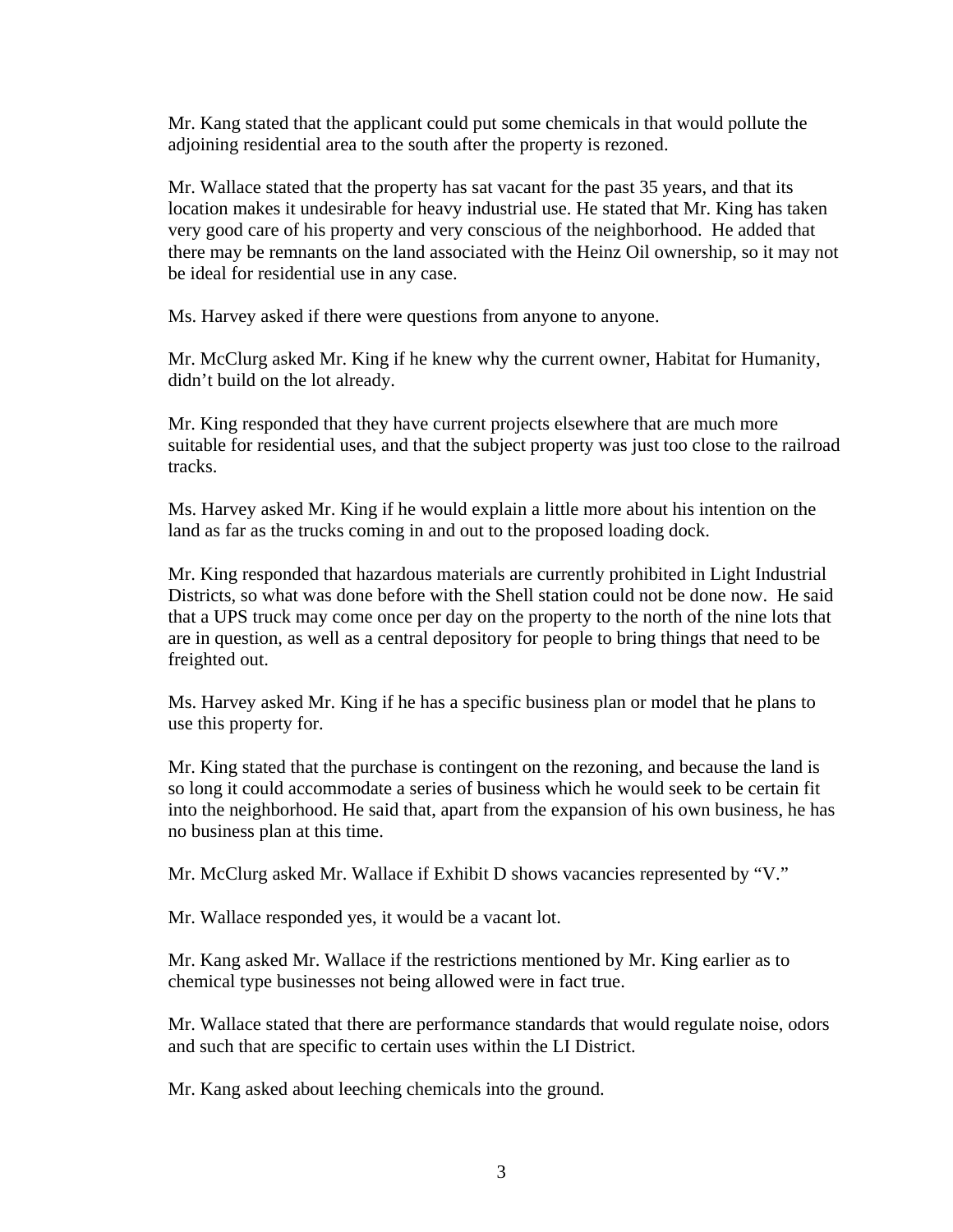Mr. Wallace stated that would be regulated not only by the City, but also by the EPA. He added that there will be oversight by staff for any proposed use.

Ms. Lilly asked Mr. Wallace where Habitat for Humanity acquired the land.

Mr. Wallace added that he believes Heinz Oil donated it to Habitat for Humanity, who then applied for the rezoning to residential.

Mr. King explained that there were three tanks with fuel in them on the adjacent property, that they were removed years ago and the area has been tested and found to be clean.

Ms. Harvey closed the public hearing on PC 13-10 and asked for a motion on the findings of fact.

Mr. Kang moved, seconded by Mr. Hunsaker, that the Commission accept as findings of fact Parts A and B of the staff report for PC 13-10, that the applicant was present and spoke, and that no one spoke in favor and one letter of opposition was read.

The motion passed on a unanimous voice vote.

Ms. Harvey asked for a vote on the recommendation to the City Council.

Mr. Kang moved, seconded by Ms. Lilly, that the Commission recommend approval of PC 13-10 as presented by staff. Mr. Grant asked that Mr. King provide staff with a copy of the contract with Habitat for Humanity for the purchase of the property.

Roll Call Vote:

Yes - 7 (Grant, Harvey, Hunsaker, Kang, McClurg, Lilly, Love)  $No - 0$ 

Ms. Harvey stated that the motion passed and that this matter will be on the City Council agenda at their meeting on March 19, 2013.

**B. PC 13-11,** Lindsey Fisher is requesting a Special Use Permit to allow dwelling units, as permitted in the R-3 Zoning District, in the PA, Professional Administrative Office District, at 310 & 312 West Monroe Street.

Ms. Harvey declared Public Hearing PC 13-11 open and asked Mr. Wallace to read the legal notice.

Mr. Wallace read the legal notice.

Ms. Harvey asked Ms. Henry to present the staff report.

Ms. Henry, Planner for the City of Carbondale, was sworn in and read parts A and B of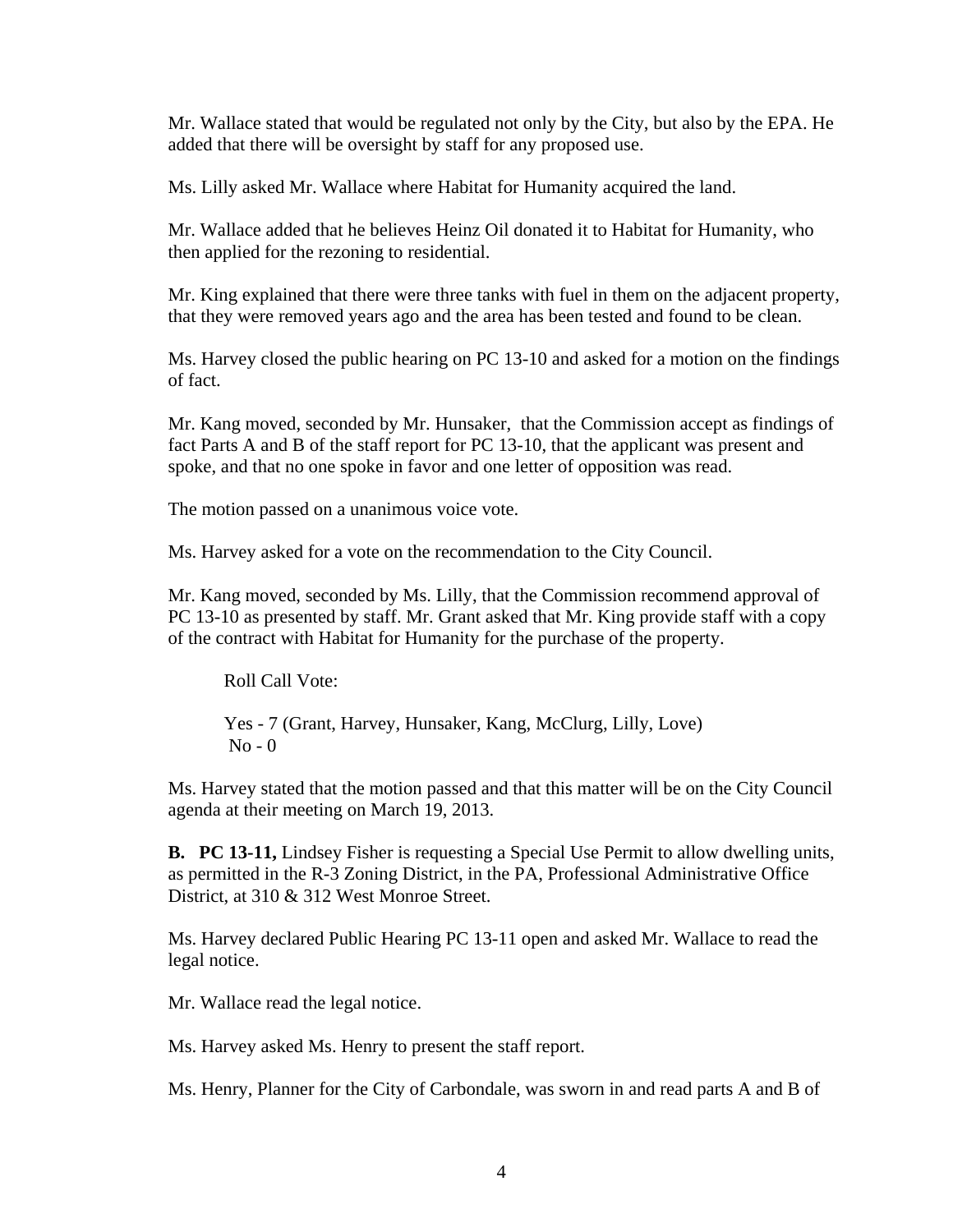the staff report.

Ms. Harvey asked if there were any questions of the staff.

Mr. Kang asked if a Special Use Permit would expire in six months if the use ceased to exist for that period.

Ms. Henry responded yes.

Mr. Kang asked why, since this is a permanent structure with permanent uses, is the consideration for a special use.

Ms. Henry responded that the City Council wished to have greater oversight to allow some design standards to be implemented for this project, which a Special Use Permit gives them.

Ms. Harvey asked if there were further questions from Commissioners.

There were none.

Ms. Harvey asked if the applicant was present and wished to speak.

Mr. Sonny Frederich of 336 Church Camp Road in Makanda came forward and stated that he is the Construction Supervisor for Home Rentals. He said that this project was brought before the City about a year and a half ago, with almost the same design and with input from many entities. The project was voted down by the City Council by a 4-3 vote, has since gone to court and has not yet been decided, but the project has received additional input that he hopes would lead to approval this time. He said the design has been changed in that the building size is smaller, the parking spaces are fewer, and the detailing on the building has been increased to increase its acceptability. He then offered to answer any questions.

Ms. Harvey asked about the case going to court.

Mr. Frederich stated that the case is in court, but that continued negotiations between Home Rentals, staff and the City Manager have pushed back any decision being made. He said that the City Manager asked him to go through the process again with the City to seek approval with the changes in the plan, prior to the case going to court.

Mr. Wallace stated that the size of the building, the orientation of the building and the desire for more green space on the lot have all been addressed in the new site plan. He said that the conditions in the original proposal remain the same, and that there is more control over this project than with any other.

Ms. Harvey asked if anyone would like to speak in favor of the application.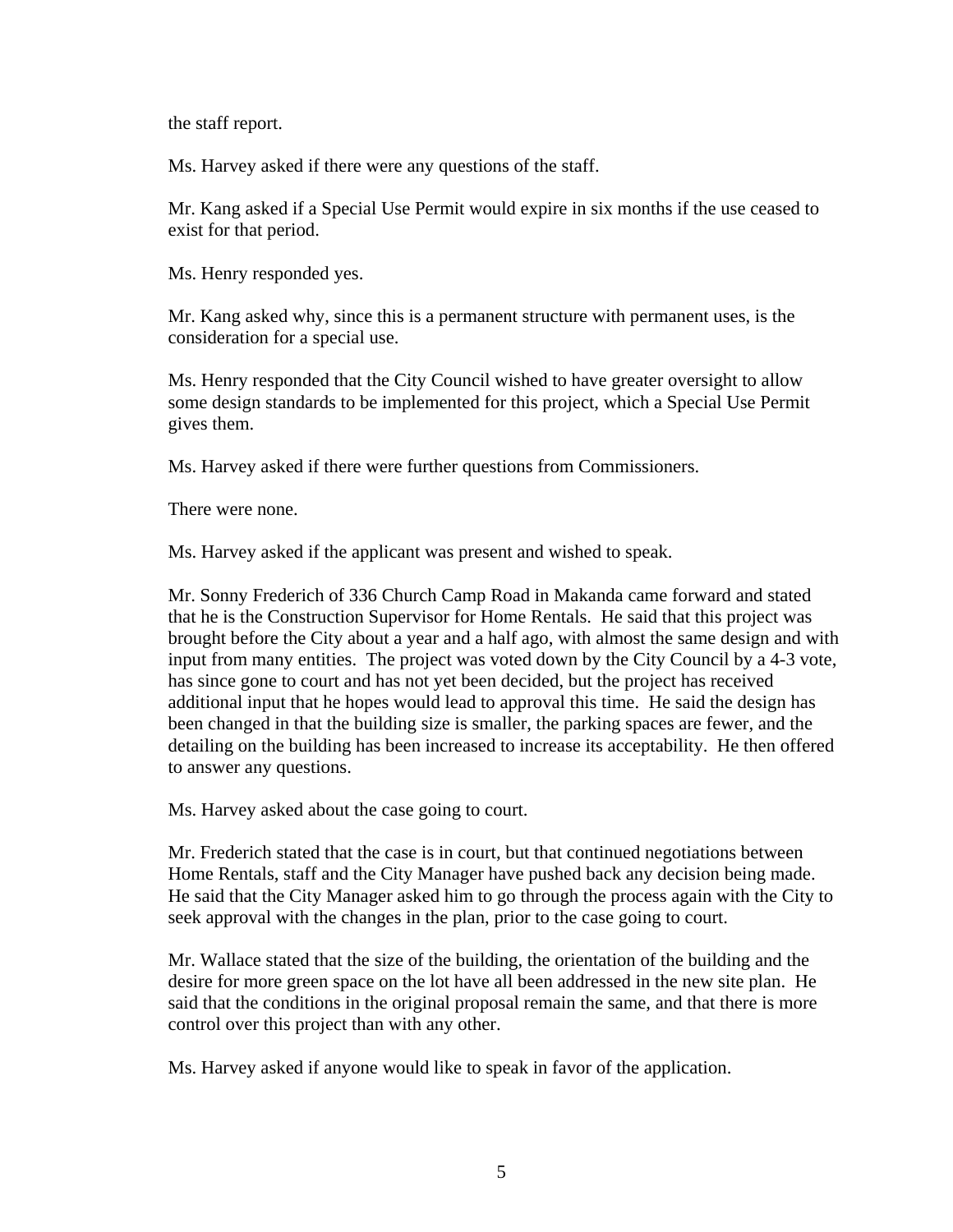There was no one.

Ms. Harvey asked if anyone would like to speak in opposition of the application.

Mr. Brian Swoboda of 409 West Monroe Street came forward and stated that he likes the concessions that have been made, but his concern is that it is still a four unit building in a neighborhood that is already overcrowded and will cause a negative impact. He said he would much rather see two duplexes or something that better represents a single family neighborhood, but that he applauds Home Rentals for trying to make the design more attractive.

Ms. Diana Sesman, Director of the Carbondale Public Library, came forward and stated that she appreciates the concessions that Home Rentals has made, but that the Library Board has not been able to review the project because they've not had a meeting since receiving notification of the application. She stated that the opinion of the Board has not changed, and objects to additional rental units in the neighborhood. She said there is an anonymous donor who has offered to purchase the property and donate it to the library, where it would be maintained and kept as green space for the benefit of the neighborhood, and could be used for expansion of the library in the future if needed.

Mr. Love asked if the library has approached Home Rentals to purchase the property.

Ms. Sesman responded no.

Ms. Harvey asked if anyone else wished to speak in opposition.

There was no one.

Ms. Harvey asked Ms. Henry to continue with the report.

 Ms. Henry read parts C and D of the staff report with a recommendation to approve PC 13-11.

Ms. Harvey asked if there were any questions of staff from Commissioners.

Mr. Kang asked Mr. Wallace how the Commission can act on a case that is still in litigation.

Mr. Wallace responded that the case can move forward as any other case would.

Mr. Kang asked Ms. McDaniel if the City Manager has the blessing of the City Council to move forward on this case while it is in litigation.

Ms. McDaniel responded yes, absolutely. She explained that the Planning Commission is only an advisory committee to the City Council and is not the final say, and that the City Council will vote on it to determine the outcome of the case.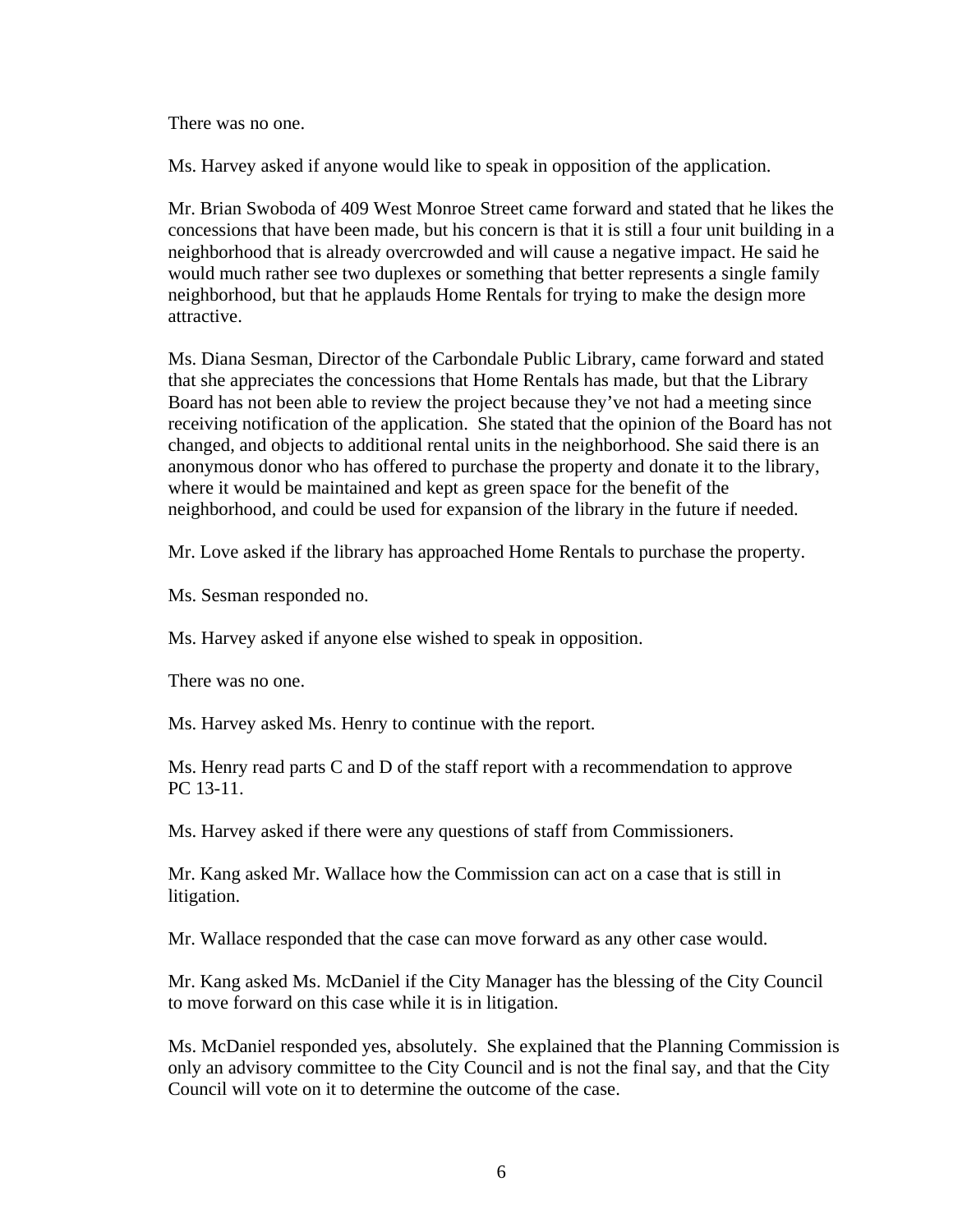Ms. Harvey asked about the Preservation Commission having final approval for all colors used on the building, and whether that is only for the original construction.

Ms. Henry stated that any major modifications would require a zoning certificate and that the case would be consulted at that time.

Mr. Wallace stated that the conditions are binding and run with the life of the property.

Mr. Grant asked if parking is allowed on Monroe Street.

Mr. Wallace responded no.

Mr. Grant stated that the project will have seven bedrooms with seven parking spaces, and asked where visitors would be able to park.

Mr. Wallace stated that there was objection to the extra parking on the original plans, so it has been omitted on the new plan.

Ms. Harvey asked if there were questions from anyone to anyone.

Ms. Sandy Litecky of 603 West Walnut Street came forward and asked how many legal occupants can live in the building.

Mr. Wallace reviewed the formula used for occupancy, based on square footage.

Ms. Litecky stated that there should be more parking for the project, not less.

Mr. Wallace stated that if the City Council wishes to add a condition for more parking, the applicant is amenable to providing it.

Ms. Litecky asked Mr. Frederich if he could provide the square footage calculation.

Mr. Frederich responded that he believes each of the two bedroom units is about 1000 square feet. He added that they are hoping to rent to an upscale clientele, not young kids who may tear up a project they've worked hard for and put a lot of money into.

Ms. Barb Eidlin of 204 South Maple came forward and stated that this is the kind of project that would be nice for the public to know all the information involved, such as the fact that the Preservation Commission is helping to provide design standards.

Ms. Harvey asked if there were any further questions from anyone to anyone.

There were none.

Ms. Harvey closed the public hearing on PC 13-11 and asked for a motion on the findings of fact.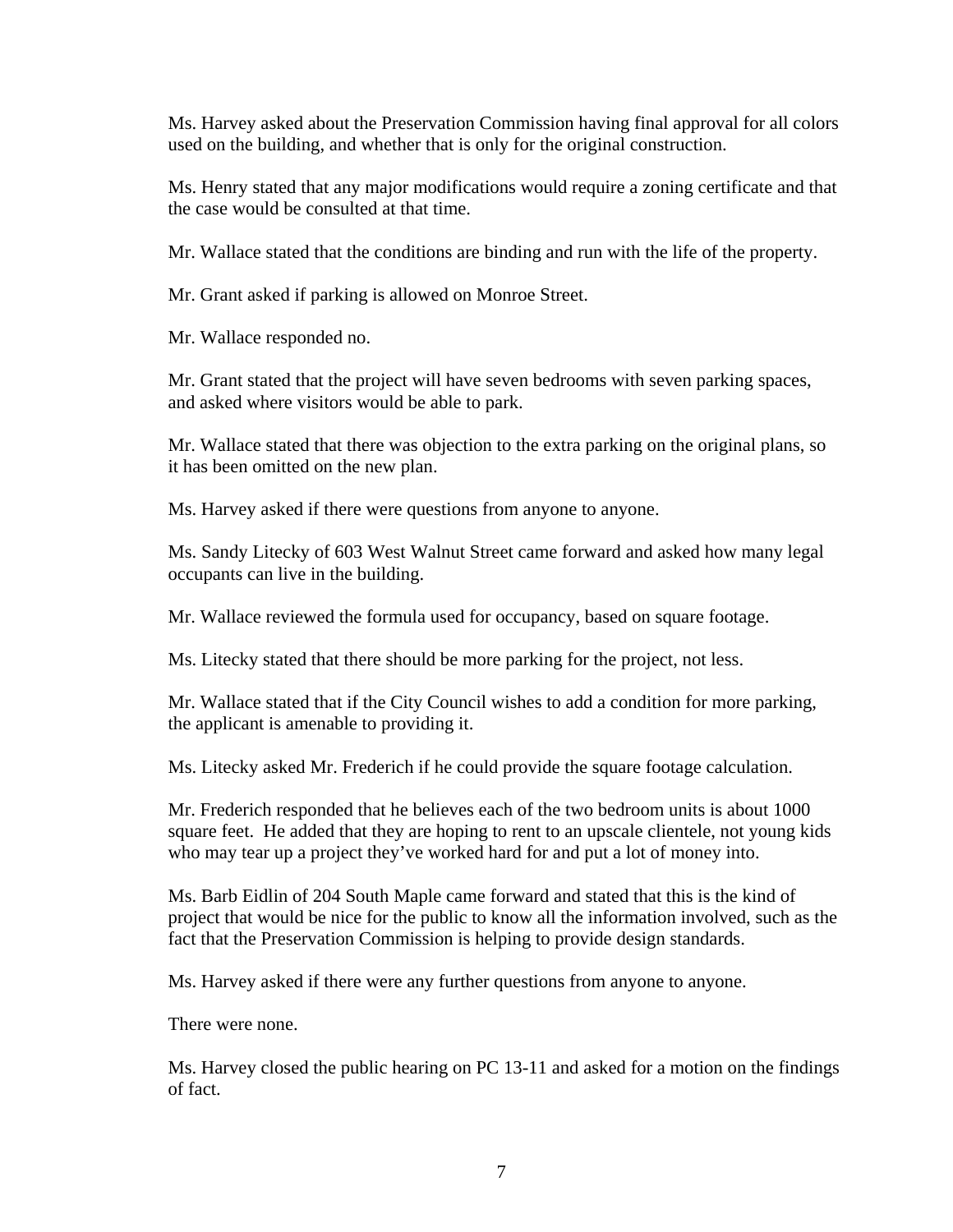Mr. Kang moved, seconded by Mr.McClurg, that the Commission accept as findings of fact Parts A and B of the staff report for PC 13-11, that the applicant's representative was present and spoke, no one spoke in favor and two people spoke in opposition.

The motion passed on a unanimous voice vote.

Ms. Harvey asked if the criteria shall be taken individually or collectively.

Mr. Hunsaker moved, seconded by Mr. Grant, that they be taken collectively.

The motion passed on a unanimous voice vote.

Mr. Grant moved, seconded by Mr. Hunsaker, that the Commission approve the seven criteria with the seven conditions as outlined in the staff report.

Roll Call Vote:

Yes - 6 (Grant, Harvey, Hunsaker, McClurg, Lilly, Love)  $No-1$  (Kang)

Ms. Harvey asked for a vote on the recommendation to the City Council.

Mr. Hunsaker moved, seconded by Mr. Grant, that the Commission recommend approval of PC 13-11 with conditions, as presented by staff.

Roll Call Vote:

Yes - 6 (Grant, Harvey, Hunsaker, McClurg, Lilly, Love)  $No-1$  (Kang)

Ms. Harvey stated that the motion passed and that this matter will be on the City Council agenda at their meeting on March 19, 2013.

**C. PC 13-12**, A text amendment relative to the NB, Neighborhood Business District.

Ms. Harvey declared Public Hearing PC 13-12 open and asked Mr. Wallace to read the legal notice.

Mr. Wallace read the legal notice.

Ms. Harvey asked Ms. Henry to present the staff report.

Ms. Henry, Planner for the City of Carbondale, was sworn in and read parts A and B of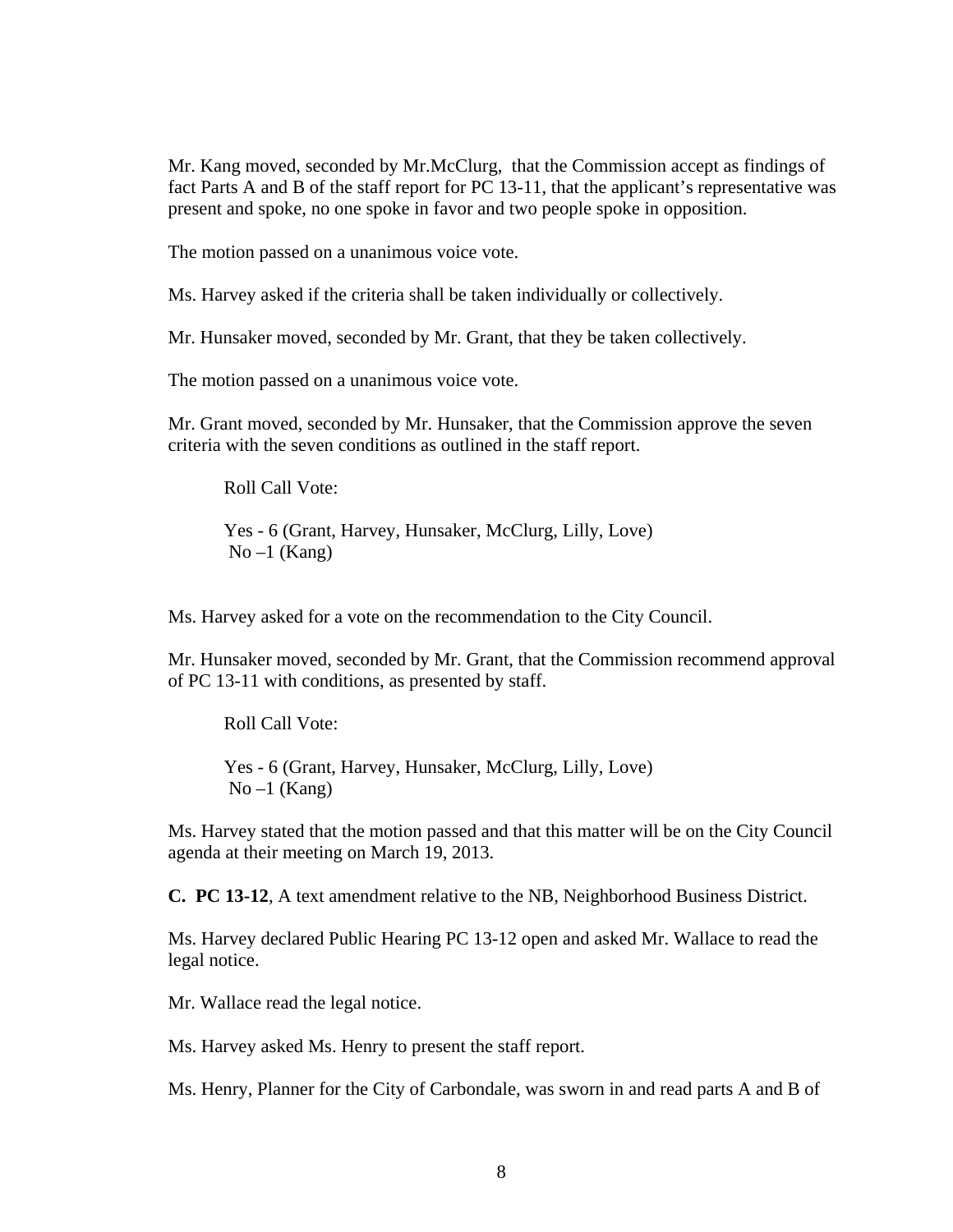the staff report, with a recommendation to approve.

Ms. Harvey asked if there were any questions of the staff.

Mr. Grant asked if there were any NB districts currently in the City.

Mr. Wallace responded no, there are none. There was one case that was approved on Park Street, but it was rezoned in the mid 1980's.

Mr. Grant asked if it would be better to put the NB language in the R-1 regulations and eliminate the NB district.

Mr. Wallace responded that was the original thought, however during the course of the review it was found to be important as a separate designation as it may not always apply only to R-1.

Mr. Wallace reviewed some of the current "as-is" permitted uses, adding that some of them need to be considered for omission later on.

Ms. Harvey asked if there were any questions from the audience.

Ms. Mary O'Hara of 104 N. Parrish came forward and asked if the notification process is to neighbors or to neighborhoods.

Mr. Wallace explained that notifications go out to adjoining properties within 250 feet, but that more effort will be made to notify community and neighborhood groups in the future via emails.

Ms. O'Hara stated that she would like to see this put into the code, so that neighbors are notified and involved in decisions before the projects are begun.

Mr. Wallace responded that the code currently requires the City to send certified letters to the adjoining owners, which cost over \$6.00 each. He said this is not state statute, but rather City regulations, and that he would like to consider sending letters by regular mail to notify more people in a greater area.

Ms. O'Hara stated that the mechanisms for getting neighborhoods involved have not been formalized and that they need to be.

Mr. Grant reviewed how the NB district would be accomplished, by coming to the Planning Commission for a Special Use Permit. He said he would like to see publication of these notifications in the community newspapers.

Mr. Adam Loos of 724 North Carico came forward and stated that he received an email from a Councilwoman stating that a gas station could be permitted in an NB District.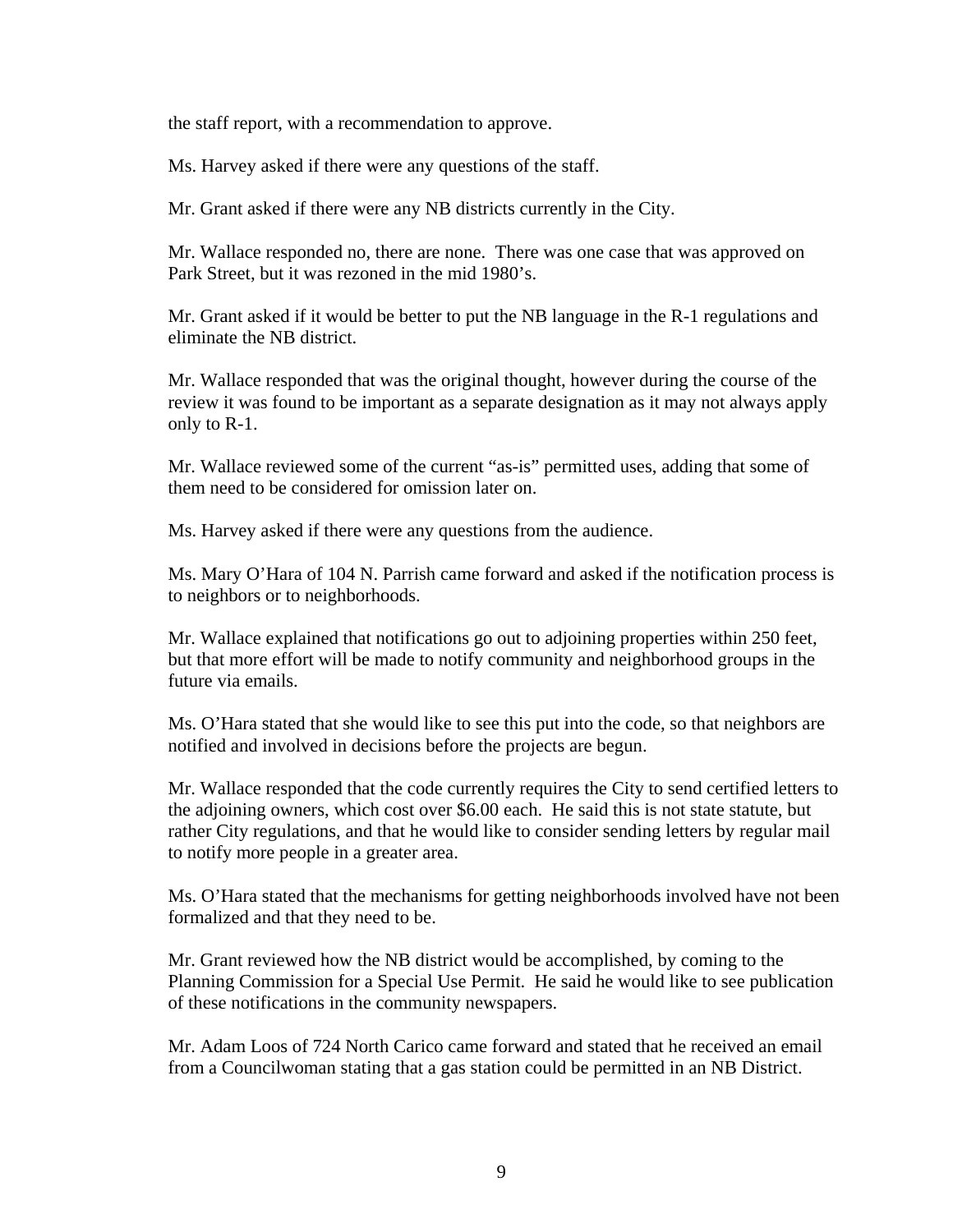Mr. Wallace responded that he had also received the email, and that the information regarding gas stations is incorrect, and they would not be allowed. He explained further details about the NB and the design standards that would be under review during the planning stages.

Mr. McClurg asked Mr. Wallace if he would be agreeable to a postponement of a vote on the NB so that the proposed text can be reviewed by the public in the mean time.

Mr. Wallace responded that it will be on the City's website prior to going to City Council.

Ms. Liz Gersbacher of 1507 West Taylor Drive came forward and stated that she is very concerned about Carbondale becoming more flexible and getting away from neighborhood concepts. She also asked for more notifications to neighborhoods, and that they are sent out sooner.

Mr. Grant stated that he would like to see notifications be sent out to a four block radius of the effected property via regular mail.

Mr. Wallace stated that he would put this up for discussion at an upcoming meeting.

Ms. Harvey asked if there was any further discussion.

There was none.

Ms. Harvey closed the public hearing on PC 13-12 and asked for a motion on the recommendation to the City Council.

Mr.Kang moved, seconded by Mr. Love, that the Commission recommend approval of PC 13-12 as presented by staff.

Roll Call Vote:

Yes - 7 (Grant, Harvey, Hunsaker, Kang, McClurg, Lilly, Love)  $No - 0$ 

Ms. Harvey stated that the motion passed and that this matter will be on the City Council agenda at their meeting on, 2013.

#### **5. Old Business**

**A.** Zoning Ordinance Update

Mr. Wallace stated that there will be further discussion and items up for vote at the next Commission meeting on March  $20<sup>th</sup>$  so they can move forward to City Council.